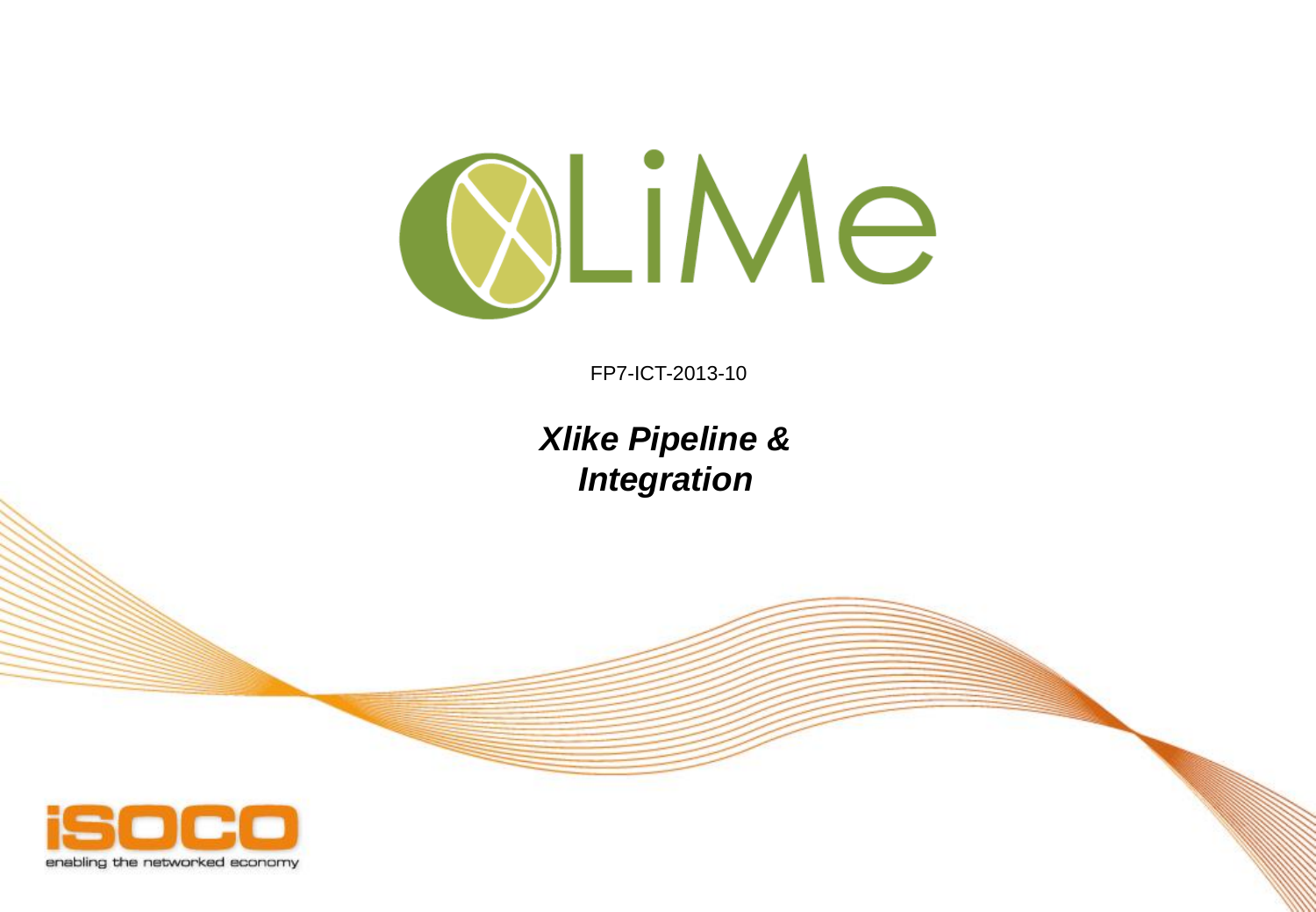## **Outline**

- **Xlike pipelines and API's**
- **Services**
- **Tutorial**
	- **Data format**
	- **Calling services**
		- **Java client**
		- **Curl example**
	- **Data format**
- **APIs**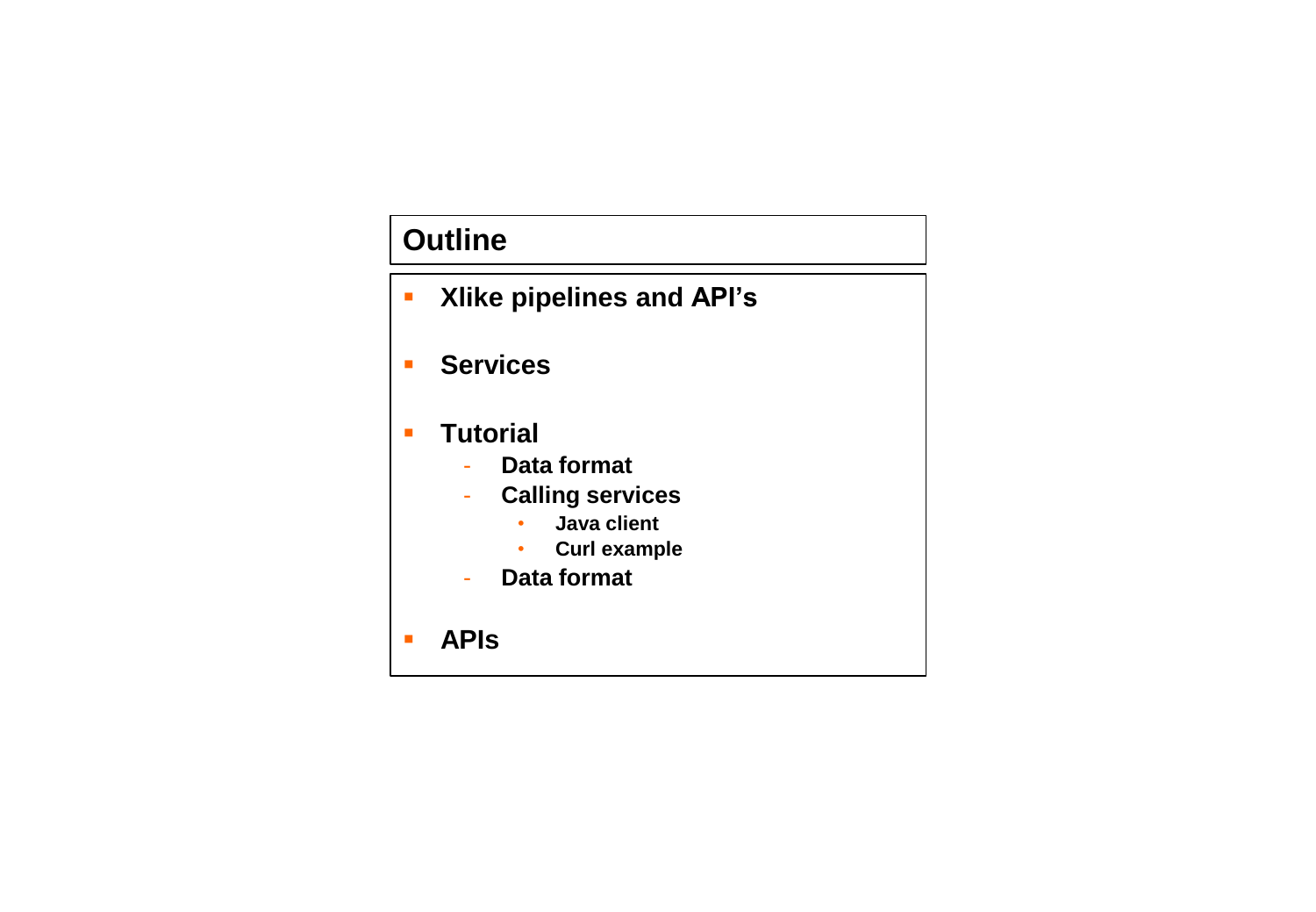### **Some examples to acces to the data are at:**

**https://github.com/xLime-project/Tutorial**

**Send an email to:**

**ngarcia@isoco.com or egarcia@isoco.com**

**For gaining accessibility, though it is public so far….**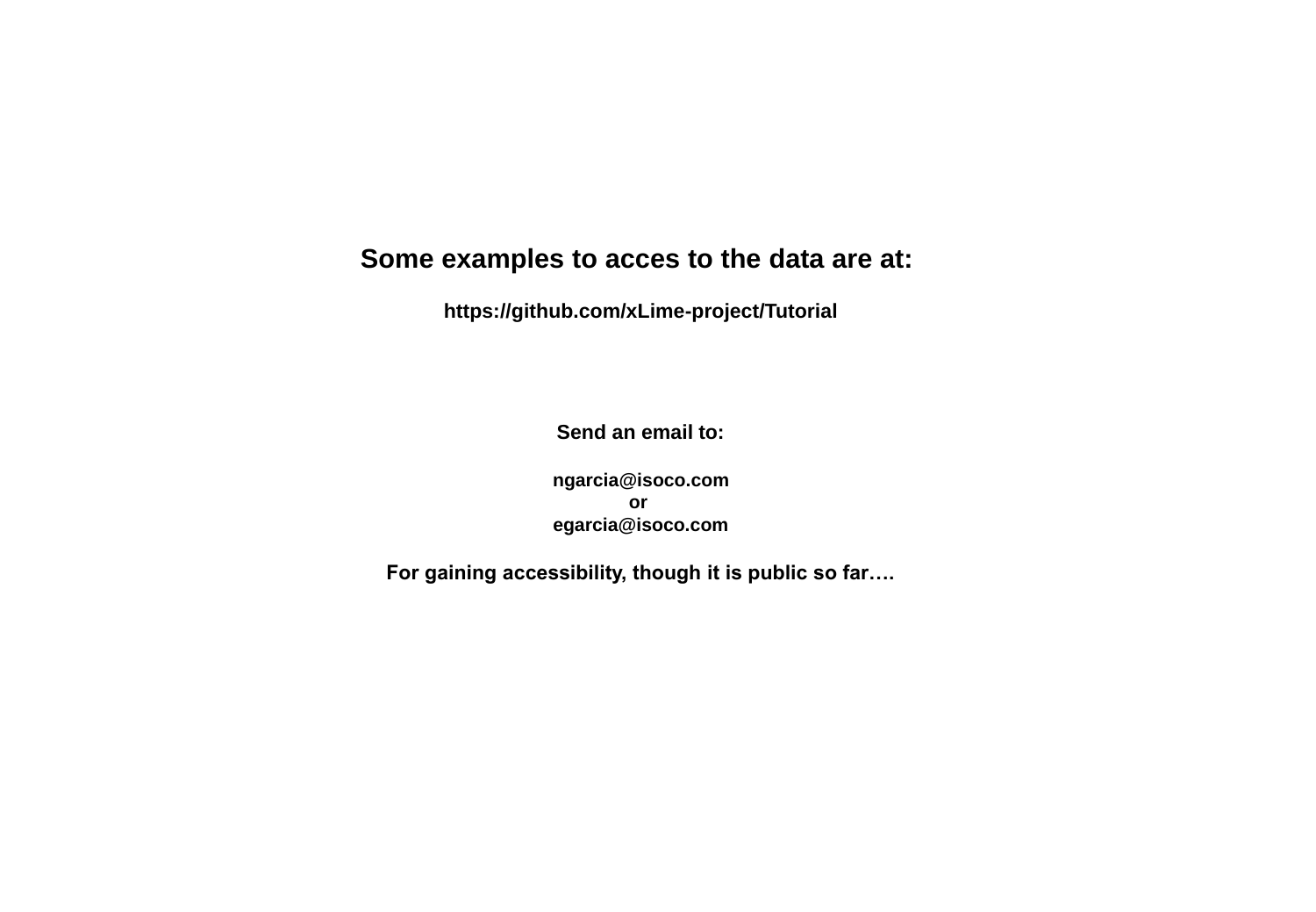| <b>Service</b>                     | <b>Description</b>                    | URL                                                    |  |
|------------------------------------|---------------------------------------|--------------------------------------------------------|--|
| Language<br><b>Identification</b>  | Language Identification.              | http://95.87.154.251:9090/services/language_code/ident |  |
| English<br><b>Service</b>          | English pipeline.                     | http://95.87.154.251:9090/services/analysis_en/analyze |  |
| <b>Spanish</b><br><b>Service</b>   | Spanish pipeline.                     | http://95.87.154.251:9090/services/analysis_es/analyze |  |
| Catalan<br><b>Service</b>          | Catalan pipeline.                     | http://95.87.154.251:9090/services/analysis_ca/analyze |  |
| German<br><b>Service</b>           | German pipeline.                      | http://lt.ffzg.hr:9090/xlike/analysis_de/analyze       |  |
| <b>Chinese</b><br><b>Service</b>   | Chinese pipeline.                     | http://keg.cs.tsinghua.edu.cn:8080/analysis_zh/analyze |  |
| <b>Slovenian</b><br><b>Service</b> | Slovene pipeline.                     | http://enrycher.ijs.si/xlike/analysis_sl/analyze       |  |
| English<br>annotation              | Annotation<br>service for<br>English. | http://km.aifb.kit.edu/services/annotation-en/         |  |
| <b>Spanish</b><br>annotation       | Annotation service for<br>Spanish.    | http://km.aifb.kit.edu/services/annotation-es/         |  |
| German<br>annotation               | Annotation service for<br>German.     | http://km.aifb.kit.edu/services/annotation-de/         |  |

• Language code following the ISO 639-2 specification (en, es, ca)

• POST type calls

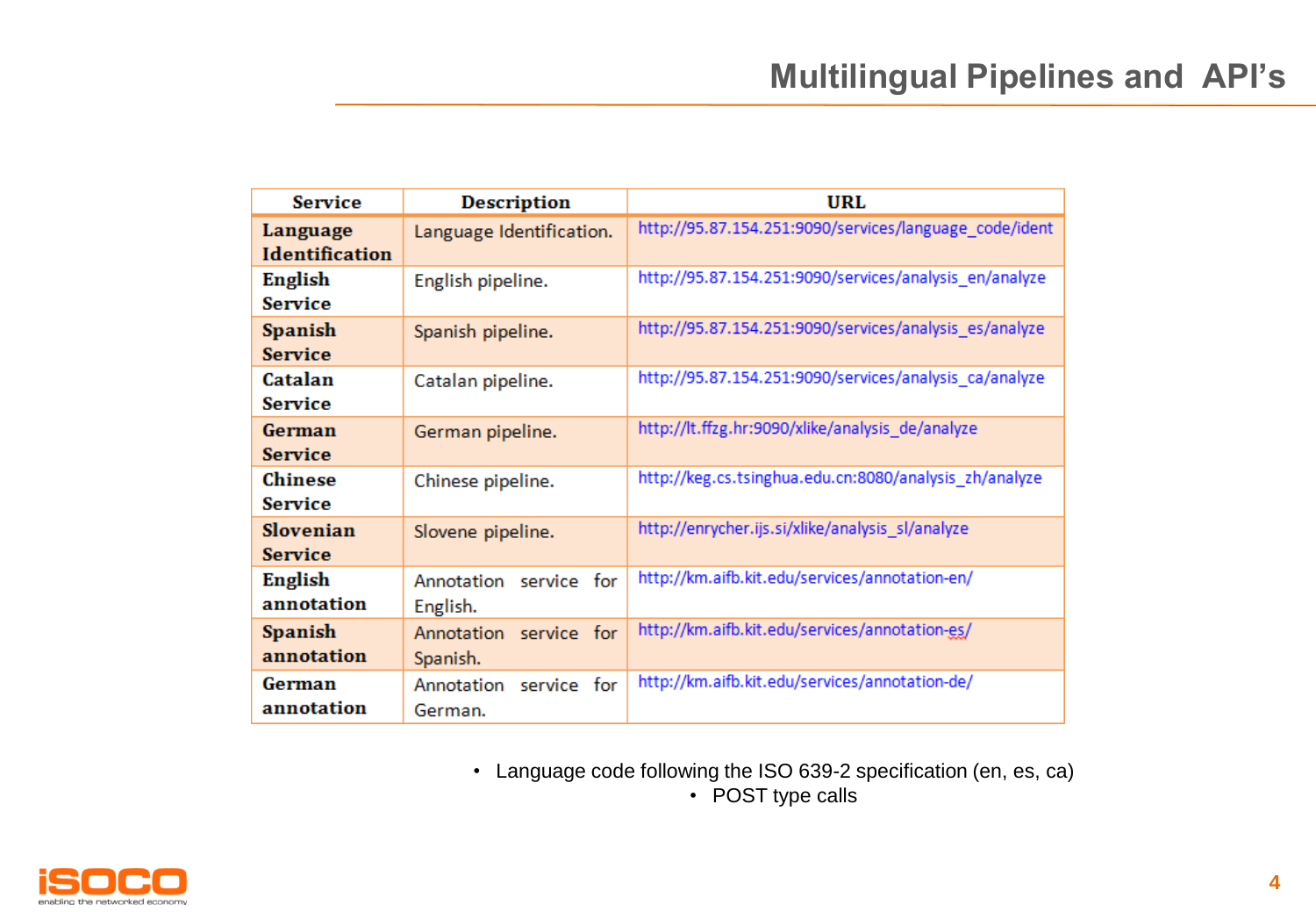## **Integration (Service Level)**

| Language                                      | <b>Description</b>                                      | <b>URL SandBox</b> | <b>Parameters</b>                                                                                                    | <b>Example of use</b>                                                                                                                                                                                                  |
|-----------------------------------------------|---------------------------------------------------------|--------------------|----------------------------------------------------------------------------------------------------------------------|------------------------------------------------------------------------------------------------------------------------------------------------------------------------------------------------------------------------|
| Language<br><b>Identificatio</b><br>n Service | base_url/language_code/ident                            |                    | <analyze><br/><text>Article</text><br/><math>\alpha</math>analyze&gt;</analyze>                                      | <analyze><text>Bruce Springsteen is an American singer-<br/>songwriter and multi-instrumentalist.</text></analyze>                                                                                                     |
| English<br><b>Service</b>                     | base url/ analysis en /analyze                          |                    | <analyze><br/><text>Article</text><br/><target>relations</target><br/><conll>true</conll><br/>/analyze&gt;</analyze> | <ar alyze=""><text>Bruce Springsteen is an American singer-<br/>son qwriter and multi-<br/>instrumentalist.</text><target>relations</target><conll>true<!--<br-->conll&gt;</conll></ar>                                |
| Spanish<br><b>Service</b>                     | base url/ analysis es /analyze                          |                    | > 30 Working ser                                                                                                     | Vienalyze s-stext>Blade Runner es una película de ciencia<br>Virtualidades dirigida por Ridley<br>included cat any ofaited exercises relations conll>true                                                              |
| Catalan<br><b>Service</b>                     | base url/ analysis ca /analyze                          |                    | demos/prototyp<br><tar<b>de a @ticp #@ject<br/><math>\langle</math>analyze&gt;</tar<b>                               | <b>et Sha Constants</b> <text>L'iPhone es un dispositiu electrònic<br/>multimèdia presentat per Apple Computer el 9 de gener de<br/>2007.</text> <target>relations</target> <conil>true<math>n</math>alyze&gt;</conil> |
| German<br><b>Service</b>                      | base_url/ analysis_de /analyze                          |                    | <analyze><br/><text>Article</text><br/><conll>true </conll><br/></analyze>                                           | <analyze><text>Clara Schumann war eine deutsche<br/>Pianistin und Kompenistin und ab 1840 die Ehefrau Robert<br/>Schumanns.</text><conll>true</conll></analyze>                                                        |
| <b>Chinese</b><br><b>Service</b>              | base url/ analysis zh /analyze                          | sis zh/analyze     | $\langle$ ana yza><br><text>Article</text><br><conll>true</conll><br>$\alpha$ analyze>                               | <analyze><text>正面的观点认为,由于元朝从忽必烈即位后就<br/>开始"行汉法",</text><conll>true</conll></analyze>                                                                                                                                   |
| Slovenian<br><b>Service</b>                   | base_url/ analysis_sl<br>/analyze?text=text to identify |                    | <analyze><br/><text>Article</text><br/><conll>true</conll><br/></analyze>                                            | <analyze><text>Clara je bila žena skladatelja Roberta<br/>Schumanna in ena vodilnih pianistov in skladateljev<br/>romantike.</text><conll>true</conll></analyze>                                                       |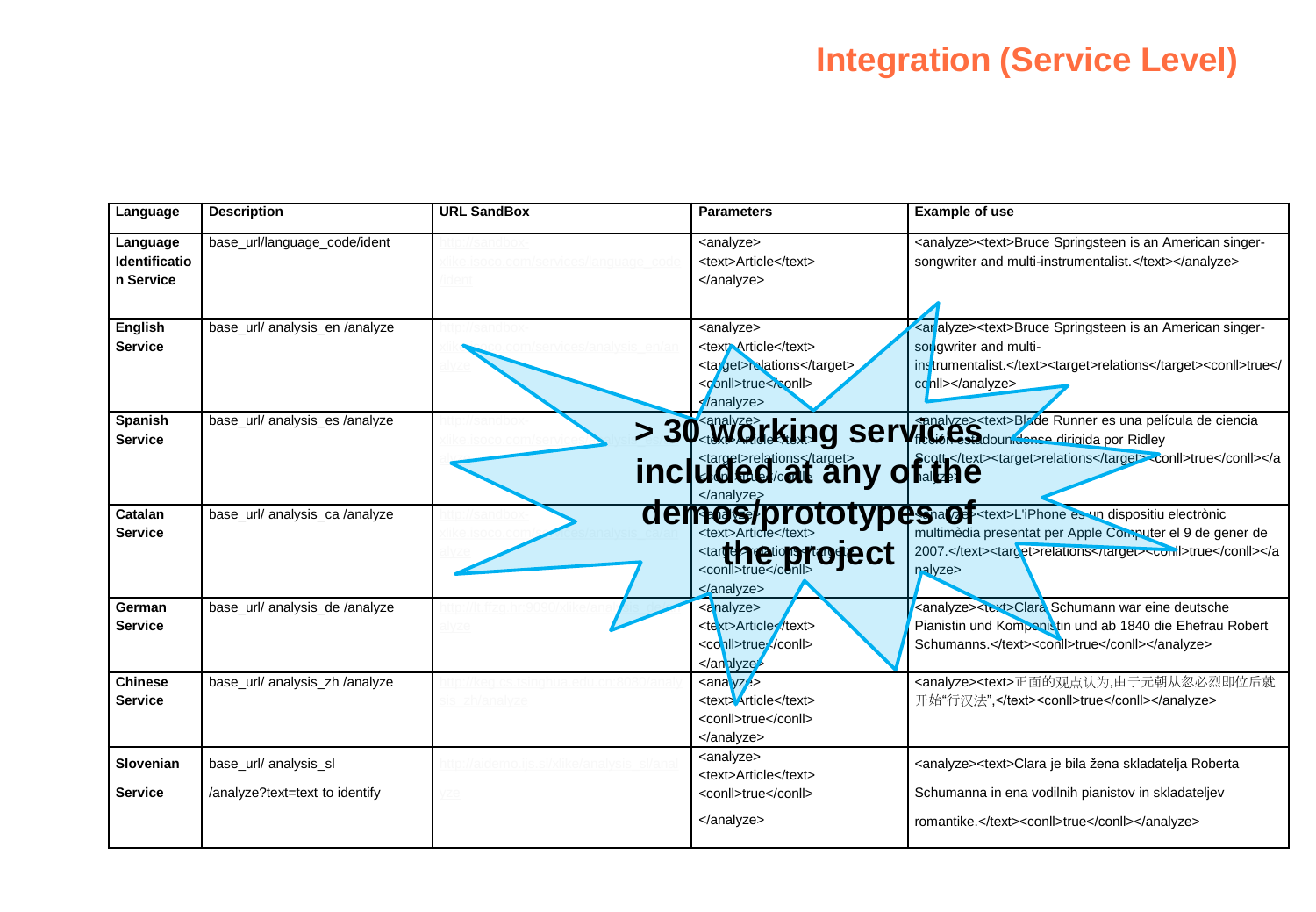

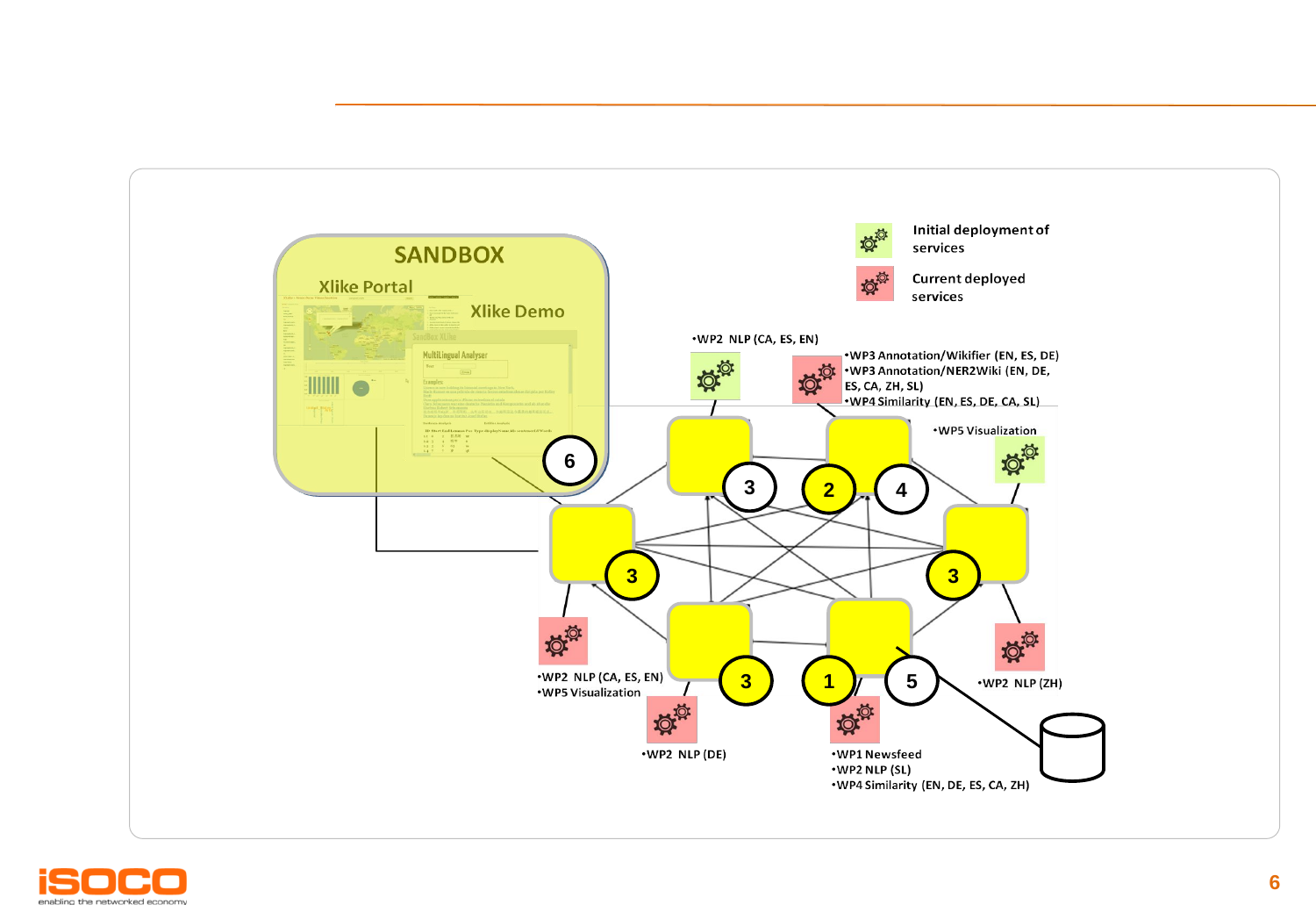**Linguistic analysis: token, pos, lemma, id.**

```
\texttt{item}<services>
   <service name="UPC-analysis" date="2013-07-18"/>
 </services>
 <sentences>
   <sentence id="1">
     <text>Yesterday a house was consumed by fire between Henderson and Belle Plaine in Sibley County. </text>
      <tokens>
       <token pos="NN" end="9" lemma="yesterday" id="1.1" start="0">Yesterday</token>
        <token pos="Z" end="11" lemma="1" id="1.2" start="10">a</token>
       <token pos="NN" end="17" lemma="house" id="1.3" start="12">house</token>
       <token pos="VBD" end="21" lemma="be" id="1.4" start="18">was</token>
       <token pos="VBN" end="30" lemma="consume" id="1.5" start="22">consumed</token>
       <token pos="IN" end="33" lemma="by" id="1.6" start="31">by</token>
        <token pos="NN" end="38" lemma="fire" id="1.7" start="34">fire</token>
       <token pos="IN" end="46" lemma="between" id="1.8" start="39">between</token>
       <token pos="NP00SP0" end="56" lemma="henderson" id="1.9" start="47">Henderson</token>
        <token pos="CC" end="60" lemma="and" id="1.10" start="57">and</token>
       <token pos="NP00G00" end="73" lemma="belle plaine" id="1.11" start="61">Belle Plaine</token>
       <token pos="IN" end="76" lemma="in" id="1.12" start="74">in</token>
       <token pos="NP00G00" end="90" lemma="sibley county" id="1.13" start="77">Sibley County</token>
       <token pos="Ep" end="91" lemma="." id="1.14" start="90">.</token>
     </tokens>
   </sentence>
```
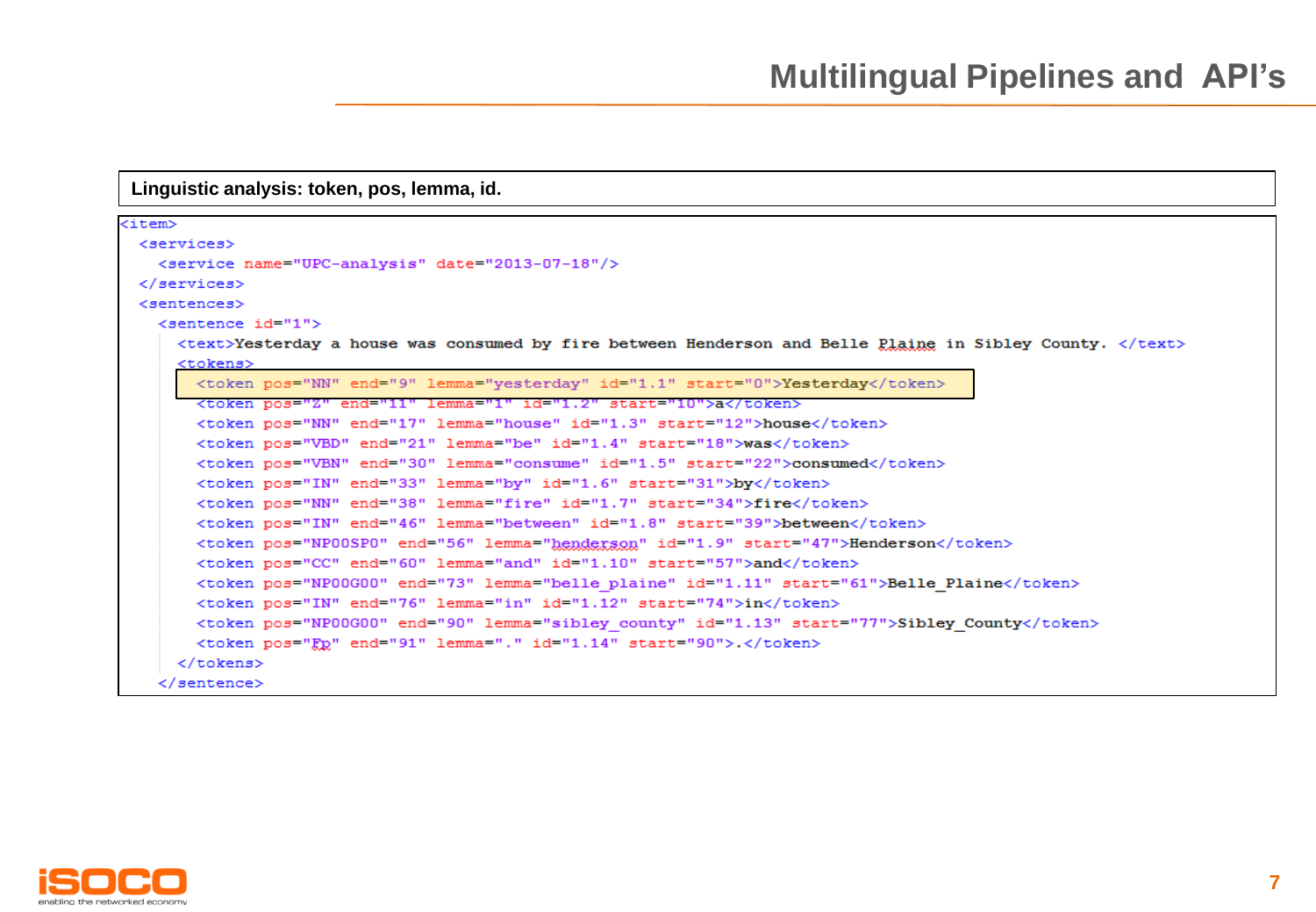```
Node: can be a word, an entity (location, organization, person)
```

```
<nodes>
 <node type="entity" class="organization" displayName="assistant fire chief" id="E10">
    <sub>mentions</sub></sub>
      <mention sentenceId="6" id="E10.1" words="Assistant Fire Chief">
      \langle/mention>
   \langle/mentions>
  \langle/node\rangle<node type="entity" class="location" displayName="belle plaine fire departments" id="E2">
    <mentions>
      <mention sentenceId="1" id="E2.1" words="Belle Plaine">
      \epsilonmention token id="1.11"/>
      \langle/mention>
      <mention sentenceId="5" id="E2.2" words="Belle Plaine">
      \leq mention token id="5.1"/>
      \langle/mention\rangle<mention sentenceId="6" id="E2.3" words="Belle Plaine Fire Departments">
      \leq mention token id="6.6"/>
      \langle/mention>
    </mentions>
  \langle/node>
```
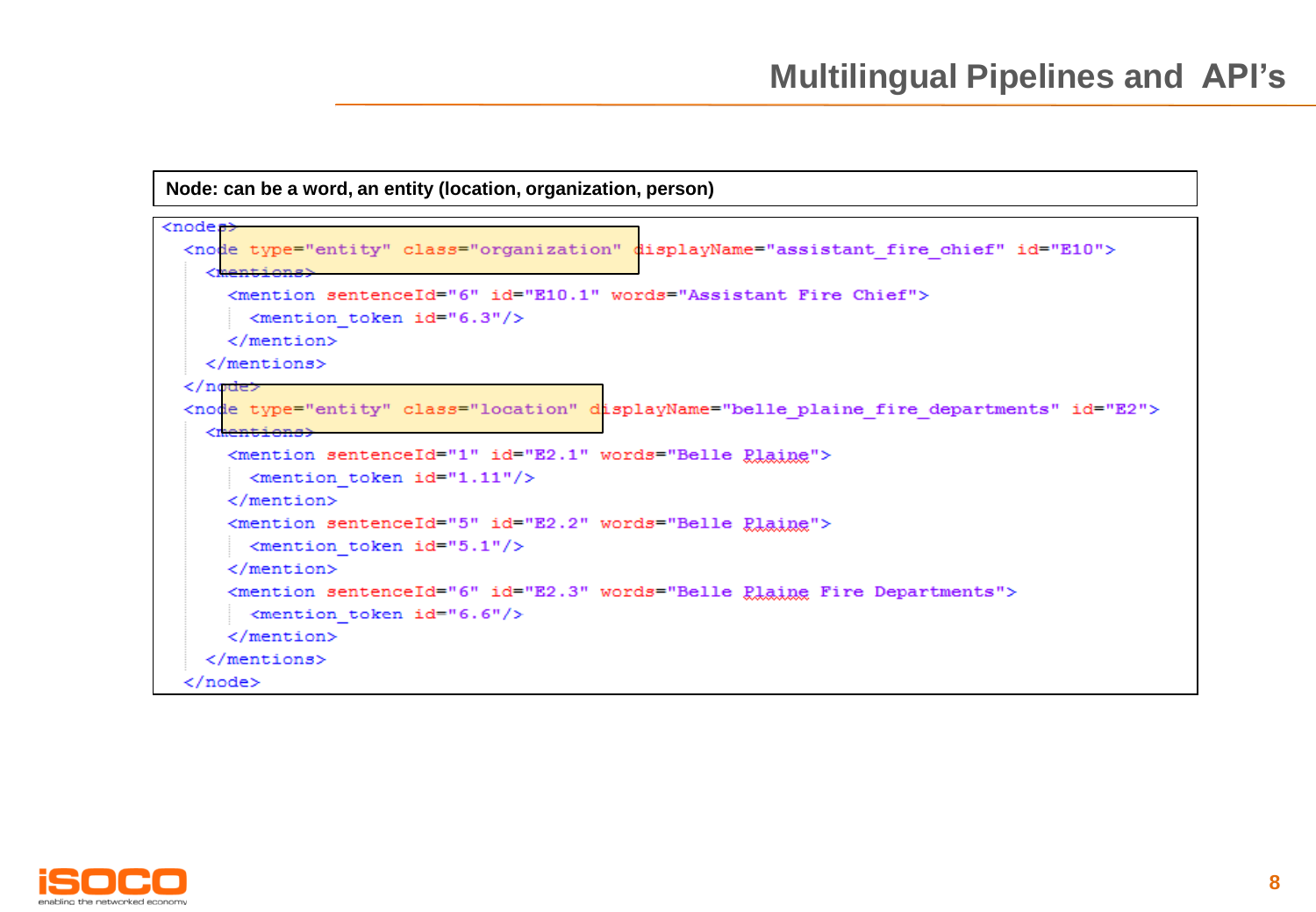#### **Frame: includes actions as a set of composes elements**

<frame sentenceId="1" displayName="consume.01" id="F13" tokenId="1.5">

<argument role="A1" displayName="house.01" frame="true" id="F12"/>

<argument role="A0" displayName="fire.01" frame="true" id="F14"/>

<argument role="AM-LOC" displayName="sibley county" id="E3"/>

<descriptions>

<description URI="01157517-v" displayName="consume,deplete,eat,eat up,exhaust,run through,use up,wipe out" knowledgeBase="WordNet-3.0"/>

</descriptions>

</frame>

#### **Frame: includes annotations as descriptors**

```
<frame sentenceId="1" displayName="consume.01" id="F13" tokenId="1.5">
 <argument role="A1" displayName="house.01" frame="true" id="F12"/>
 <arqument role="A0" displayName="fire.01" frame="true" id="F14"/>
 <argument role="AM-LOC" displayName="sibley county" id="E3"/>
 <descriptions>
   <description URI="01157517-v" displayName="consume, deplete, eat, eat up, exhaust, run through, use up, wipe out" knowledgeBase="WordNet-3.0"/>
 </descriptions>
```
 $\langle$  frame>

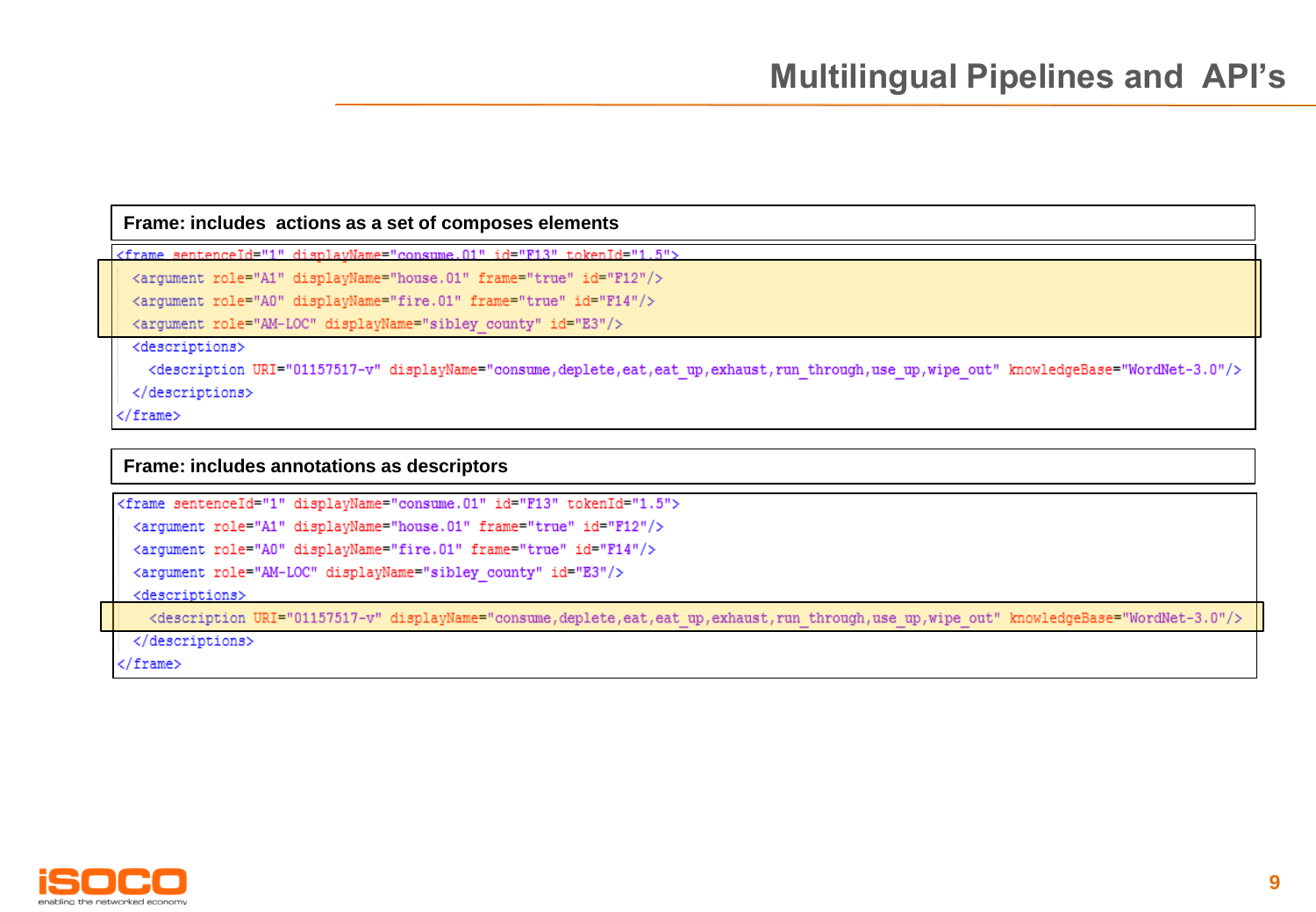

**https://github.com/xLime-project/Tutorial/blob/master/curl\_annotation.sh**

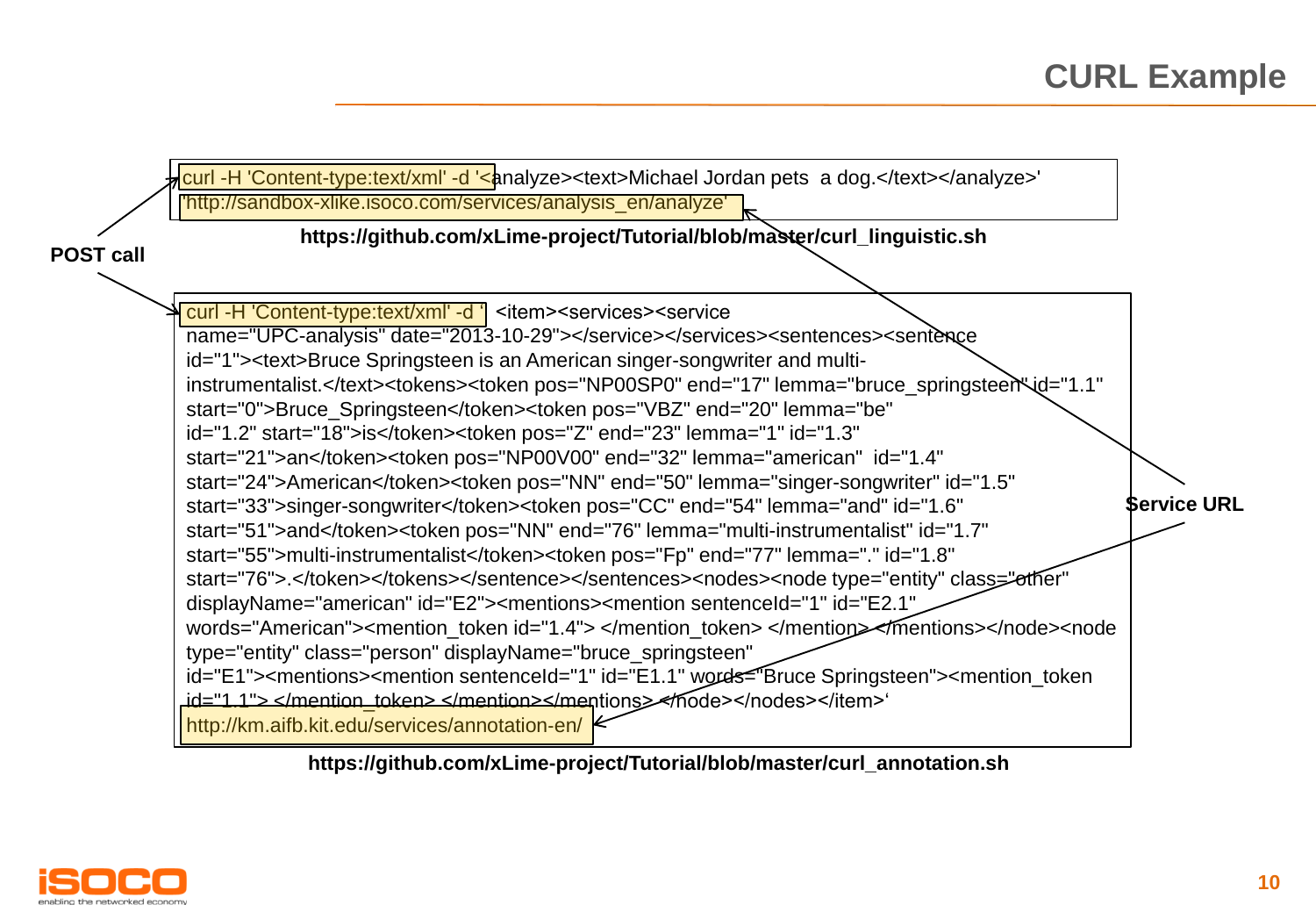## **Cross-lingual Annotations Output**

| <mentions></mentions>                                                                              |  |
|----------------------------------------------------------------------------------------------------|--|
| <mention sentenceid="1" words="singer-songwriter"></mention>                                       |  |
|                                                                                                    |  |
|                                                                                                    |  |
| <annotation displayname="Bruce Springsteen" entityid="2" weight="0.962"></annotation>              |  |
| <descriptions></descriptions>                                                                      |  |
| <description lang="en" url="http://en.wikipedia.org/wiki/Bruce Springsteen"></description>         |  |
| <description lang="de" url="http://de.wikipedia.org/wiki/Bruce Springsteen"></description>         |  |
| <description lang="es" url="http://es.wikipedia.org/wiki/Bruce Springsteen"></description>         |  |
| <description lang="zh" url="http://zh.wikipedia.org/wiki/å.é*æ¯Â·æ¯æ®ææ¯å»·"></description>        |  |
| <description lang="ca" url="http://ca.wikipedia.org/wiki/Bruce Springsteen"></description>         |  |
|                                                                                                    |  |
| <mentions></mentions>                                                                              |  |
| <mention sentenceid="1" words="Bruce Springsteen"></mention>                                       |  |
|                                                                                                    |  |
|                                                                                                    |  |
| <annotation displayname="Multi-instrumentalist" entityid="3" weight="0.888"></annotation>          |  |
| <descriptions></descriptions>                                                                      |  |
| <description lang="en" url="http://en.wikipedia.org/wiki/Multi-instrumentalist"></description>     |  |
| <description lang="de" url="http://de.wikipedia.org/wiki/Multiinstrumentalist"></description>      |  |
| <description lang="es" url="http://es.wikipedia.org/wiki/Multiinstrumentista"></description>       |  |
|                                                                                                    |  |
| <mentions></mentions>                                                                              |  |
| <mention sentenceid="1" words="multi-instrumentalist"></mention>                                   |  |
|                                                                                                    |  |
|                                                                                                    |  |
| <annotation displayname="United States" entityid="4" weight="0.566"></annotation>                  |  |
| <descriptions></descriptions>                                                                      |  |
| <description lang="en" url="http://en.wikipedia.org/wiki/United States"></description>             |  |
| <description lang="de" url="http://de.wikipedia.org/wiki/Vereinigte Staaten"></description>        |  |
| <description lang="es" url="http://es.wikipedia.org/wiki/Estados Unidos"></description>            |  |
| <description lang="sl" url="http://sl.wikipedia.org/wiki/ZdruÅ%ene drÅ%ave Amerike"></description> |  |
| <description lang="zh" url="http://zh.wikipedia.org/wiki/c¾å"></description>                       |  |
| <description lang="ca" url="http://ca.wikipedia.org/wiki/Estats Units d'Amèrica"></description>    |  |
|                                                                                                    |  |

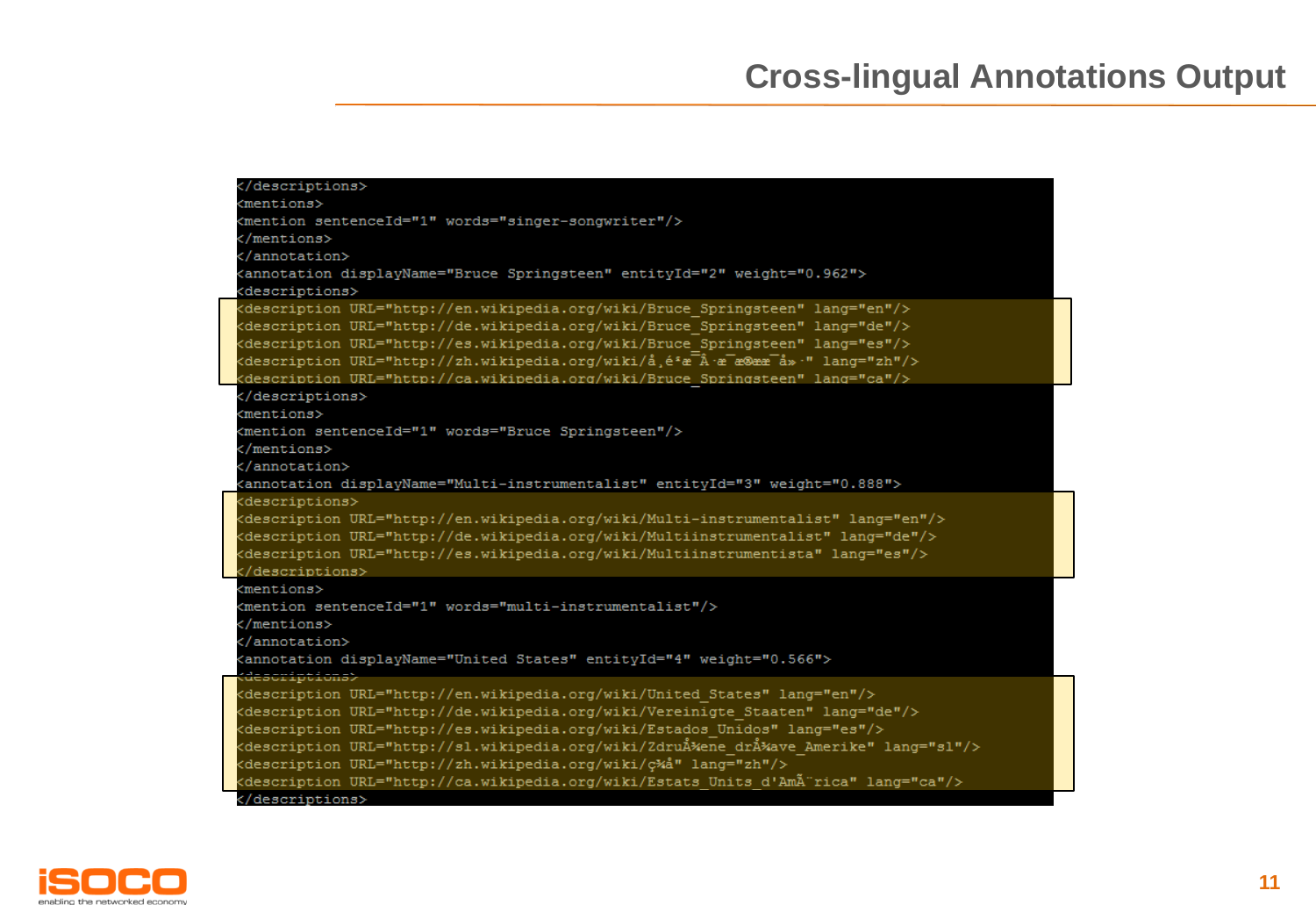

**https://github.com/xLime-project/Tutorial/blob/master/Linguistic\_Example.java**

**https://github.com/xLime-project/Tutorial/blob/master/Annotation\_example.java.txt**

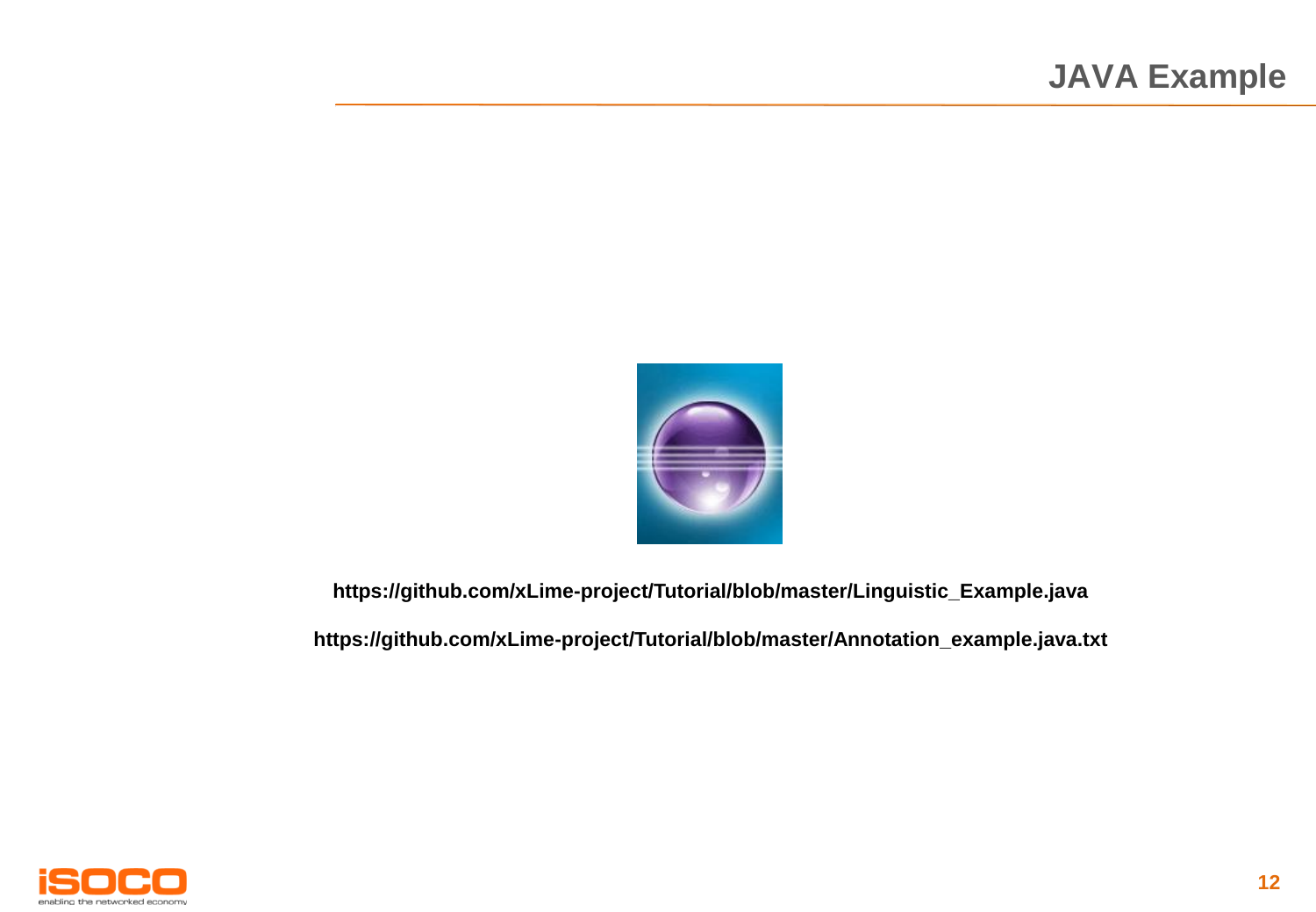

# **IJS** newsfeed

a clean, continuous, real-time aggregated stream of semantically enriched news articles from RSS-enabled sites across the world.

**https://github.com/xLime-project/Tutorial/blob/master/http2fs.py**

**http://newsfeed.ijs.si/http2fs.py**

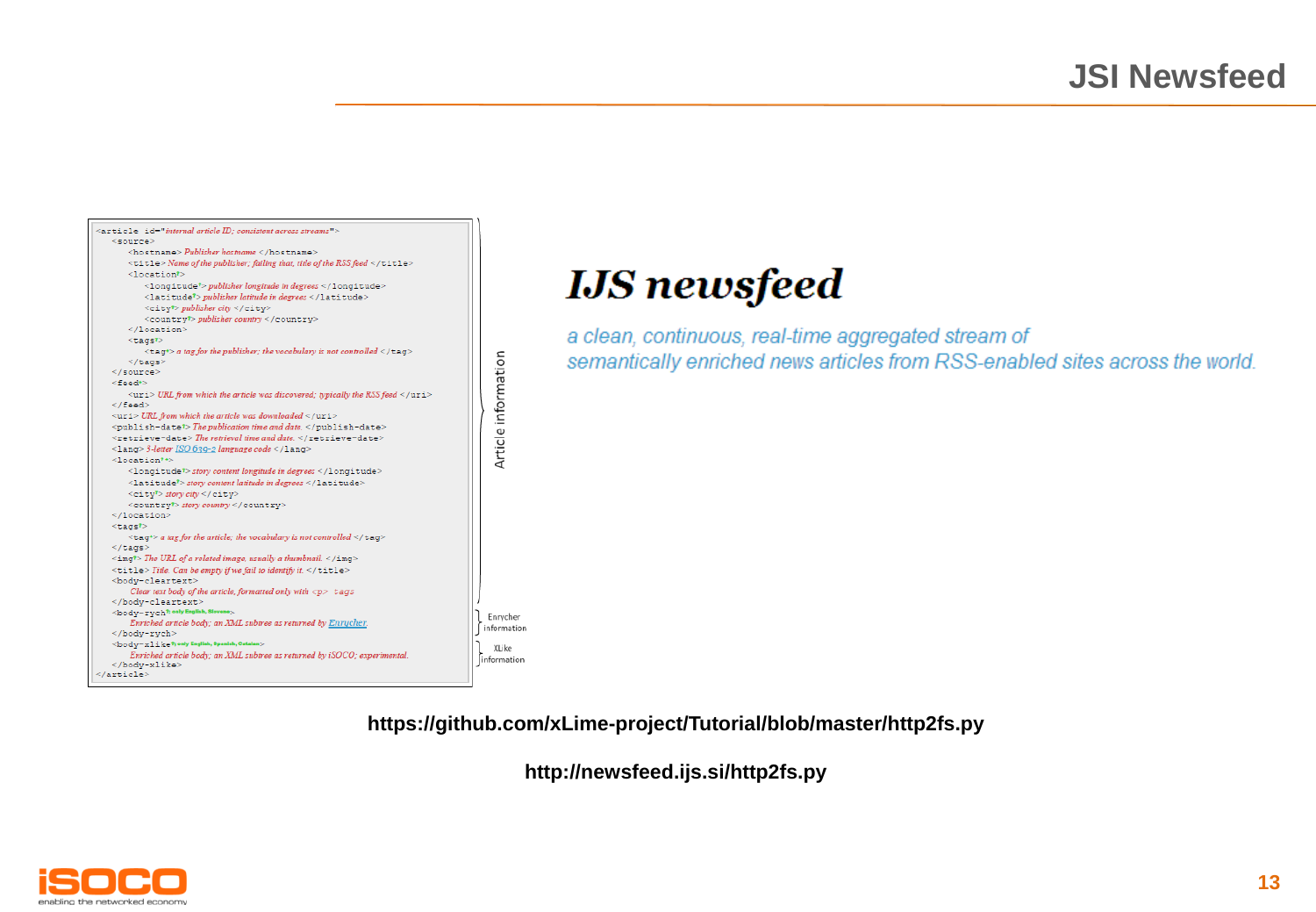# **Design of domain ontology**

| Object property hierarchy:                                                                                                                                                                           |
|------------------------------------------------------------------------------------------------------------------------------------------------------------------------------------------------------|
| t.<br>e<br>bo                                                                                                                                                                                        |
| Ontology Version IRI e.g. http://isoco.linkeddata.es/def/OntoXLike#/1.0.0<br>▼… topObjectProperty<br>appearsIn                                                                                       |
| <b>Im has Argument</b><br><b>Implay</b> has Description<br>— ∎hasFrame<br>Ontología de dominio sobre X-Like (Cross-lingual Knowledge Extraction)<br><b>Index</b> has Mention<br>— ∎hasNode           |
| <b>InasSentence</b><br>Domain Ontology X-Like (Cross-lingual Knowledge Extraction)<br>— ∎hasService                                                                                                  |
| └─ ∎hasToken                                                                                                                                                                                         |
|                                                                                                                                                                                                      |
| Annotations <sup>[1]</sup><br>label [language: es]<br>Argumento<br>label [language: en]<br>Argument<br>comment [language: es]<br>Argumento de un evento. Se puede referir a un nodo, o a otro evento |
|                                                                                                                                                                                                      |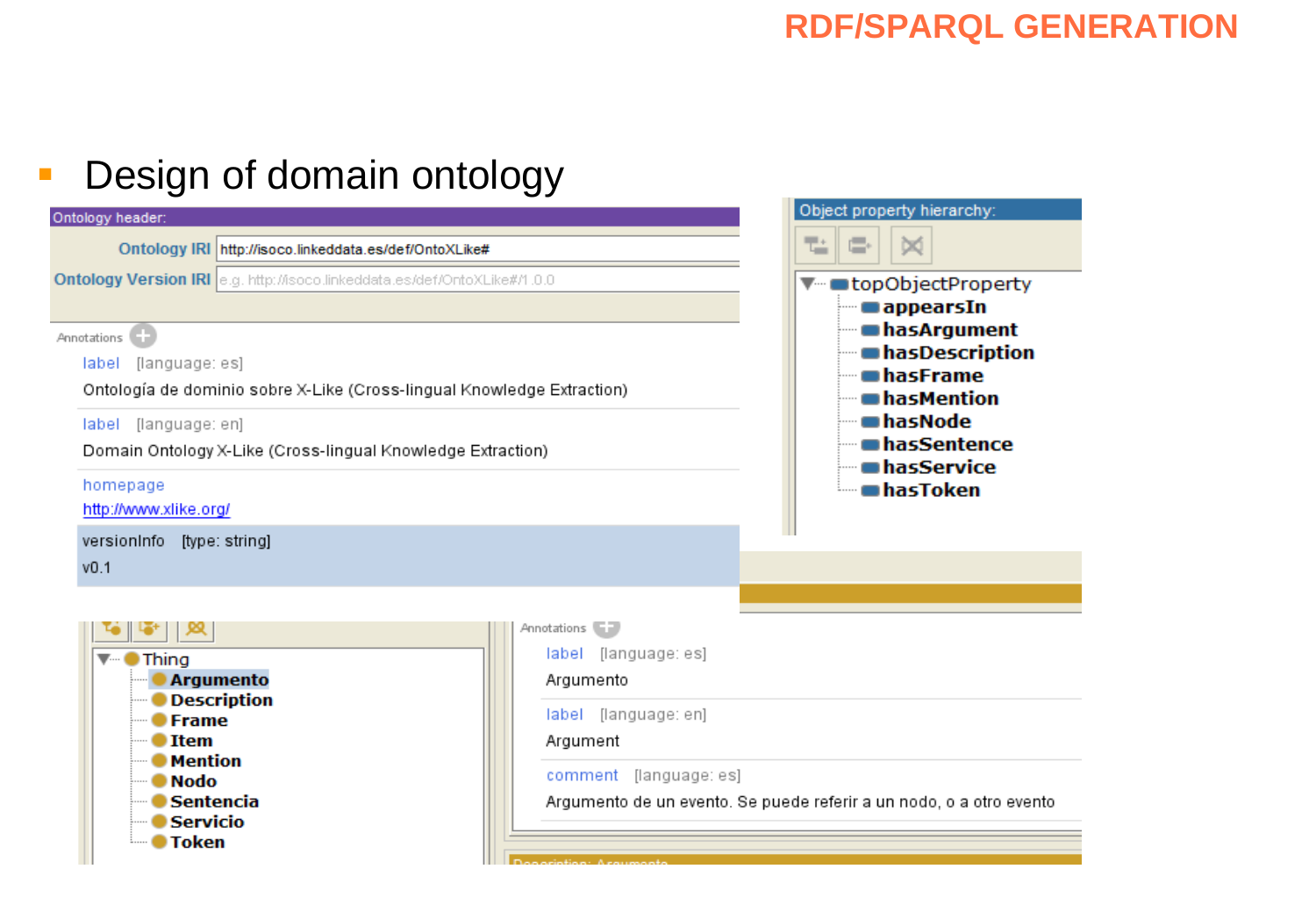Transformation XML to RDF

# Framework Apache Jena

```
<rdf:Description rdf:about="http://isoco.linkeddata.es/xlike/resource/Item/20131022173019794/Sentence/1">
   <rdf:Description rdf:about="http://isoco.linkeddata.es/xlike/resource/Item/20131022173019794/Sentence/1/Token/1.1">
         <rdfs:label>Yesterday</rdfs:label>
   \leq x</text>
         <xlike:end>9</xlike:end>
   \leq x<xlike:start>0</xlike:start>
   \leqx\geq<xlike:lemma>yesterday</xlike:lemma>
   \leqx\geq<xlike:pos>NN</xlike:pos>
   \leq x<xlike:id>1_1</xlike:id>
 -\leqn
      Ardf:Description><br>Astrony a newse was consumed by the between tremerson and locke t raine in othery county.
   </rdfs:label>
   <xlike:Token rdf:resource="http://isoco.linkeddata.es/xlike/resource/Item/20131022173019794/Sentence/1/Token/1.6"/>
   <xlil
          <rdfs:label>Henderson</rdfs:label>
   ≺xlil
          <xlike:end>56</xlike:end>
   ≪rlil
          <xlike:start>47</xlike:start>
   ≪rlil
          <xlike:lemma>henderson</xlike:lemma>
   \lexlil
          <xlike:pos>NP00SP0</xlike:pos>
   \lexlil
          <xlike:id>1.9</xlike:id>
   ≪rlil
   </rdf:Description><br><xlike:nas roken rui:resource- mup.//isoco.mikeddata.es/xiike/resource/riem/201510221/5019/94/oentence/1/10ken/1.9//<
≺
   <xlike:id>l</xlike:id>
   <xlike:Token rdf:resource="http://isoco.linkeddata.es/xlike/resource/Item/20131022173019794/Sentence/1/Token/1.9"/>
```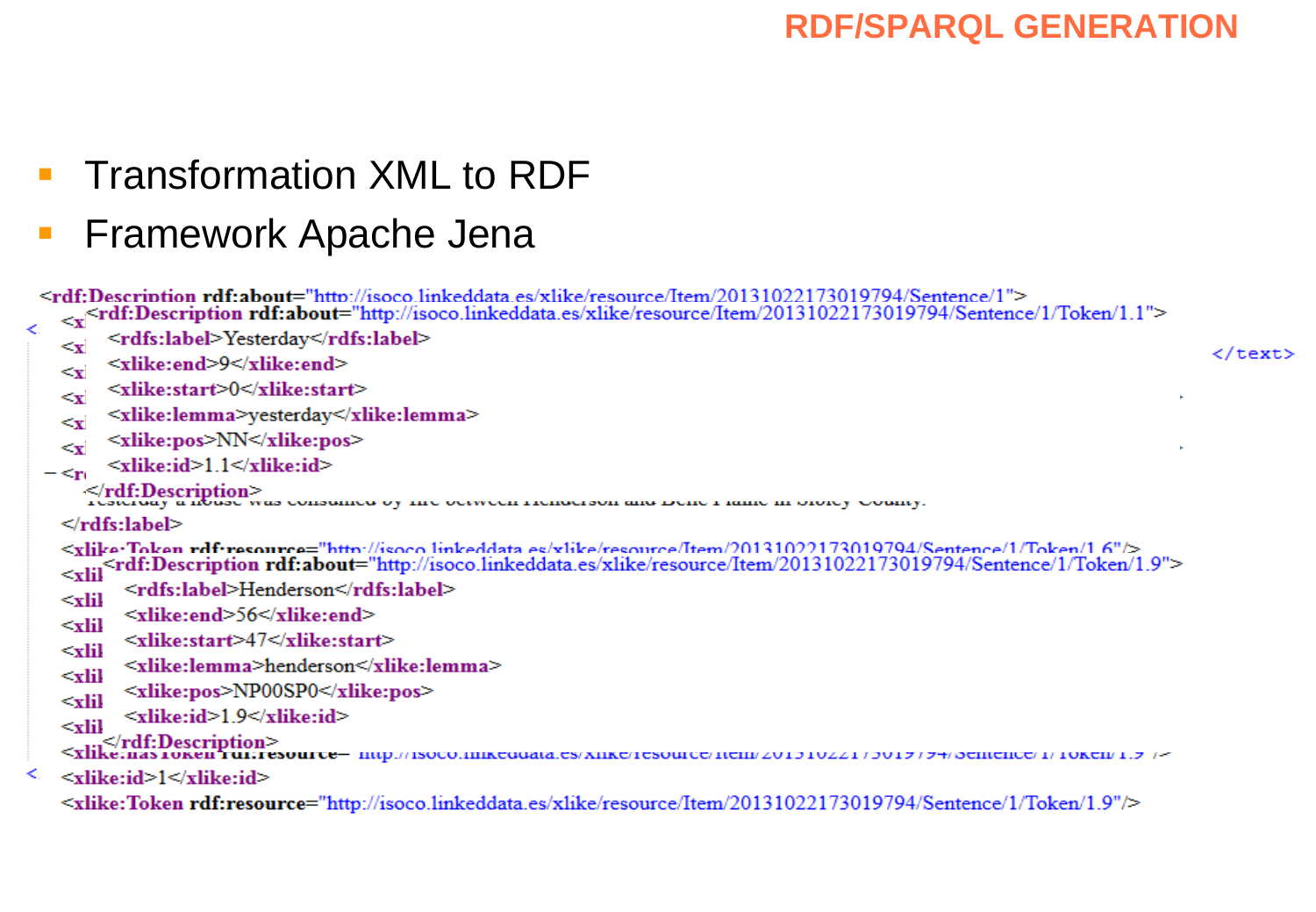- SPARQL Server: **4Store**
- SPARQL Endpoint: **http://172.16.0.80:8002/test/**
- **Example query:**

**Show synonyms of some word (e.g.: 'However')** 

```
<sparq\triangleright- <head>
```

```
\simvariable@REFIX rdf: \simhttp://www.w3.org/1999/02/22-rdf-syntax-ns#>
   PREFIX rdfs: <http://www.w3.org/2000/01/rdf-schema#> 
 </head>PREFIX xlike: <http://isoco.linkeddata.es/def/OntoXLike#> 
- <results>
                       PREFIX foaf: <http://xmlns.com/foaf/0.1/> 
  - <result>
    - <binding name="Name">SELECT DISTINCT ?Name ?Syn<br><literal>however</literal>>>>>>> <literal>however</literal>>>
                        WHERE { ?node xlike:Node ?URINode. 
      </binding>
                             ?URINode foaf:name ?Name. 
    - <br/>binding name="\text{Syn}">
      - <literal>
                      ?URINode xlike:hasDescription ?URIDesc.
                               ?URIDesc foaf:name ?Syn. 
       \le/literal>
                            FILTER (?Name = "however") }
     </binding>
   \le/result>
 \le/results>
</sparql>
```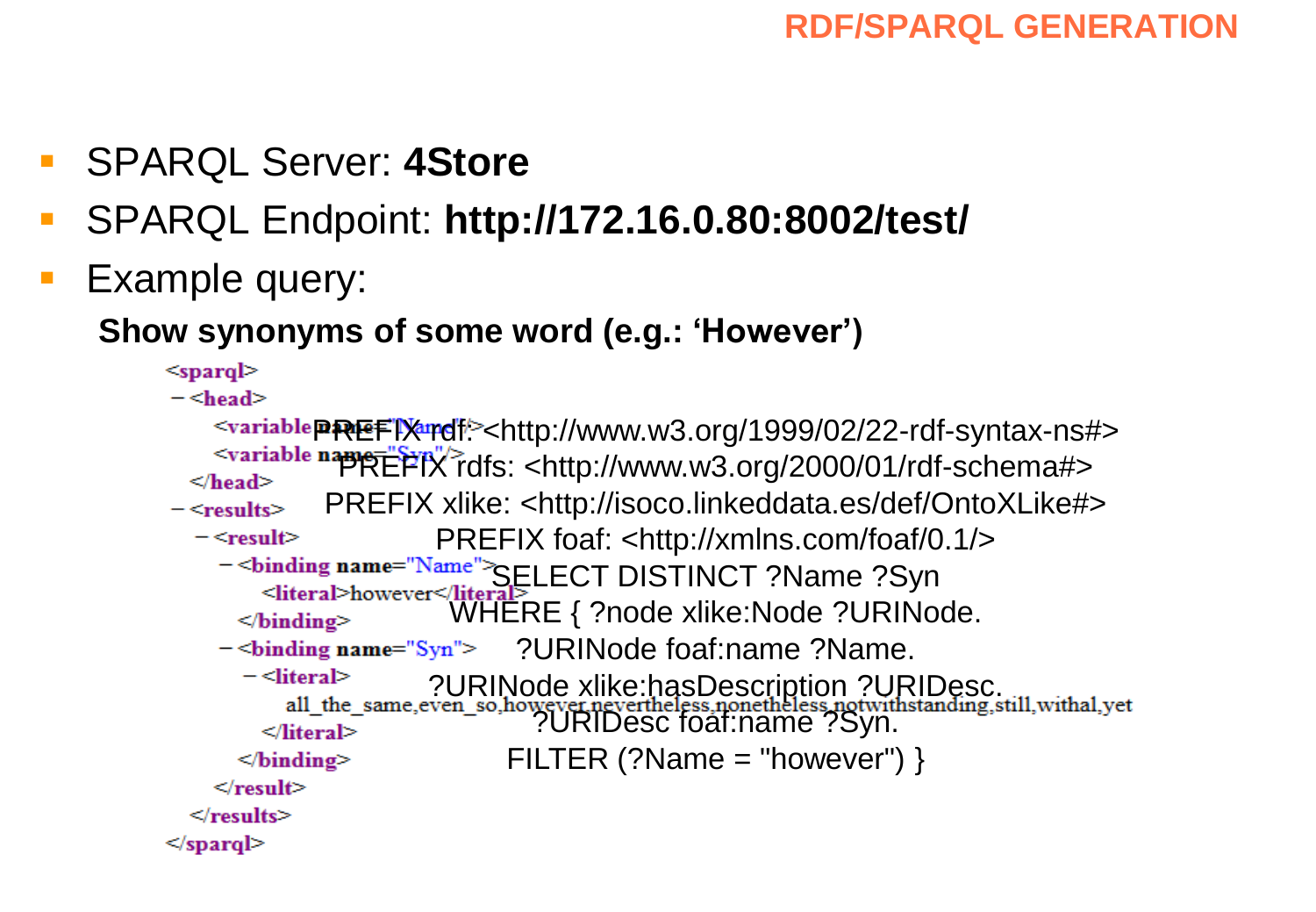## **More Information**

- **www.xlike.org**
- **http://www.xlike.org/home/deliverables/**
	- **D1.3.2**
	- **D6.1.2**
	- **D7.3.1**
- **http://www.xlike.org/sandbox/**
- **http://sandbox-xlike.isoco.com**
- **http://meta-share.ffzg.hr/repository/search/?q=xlike**